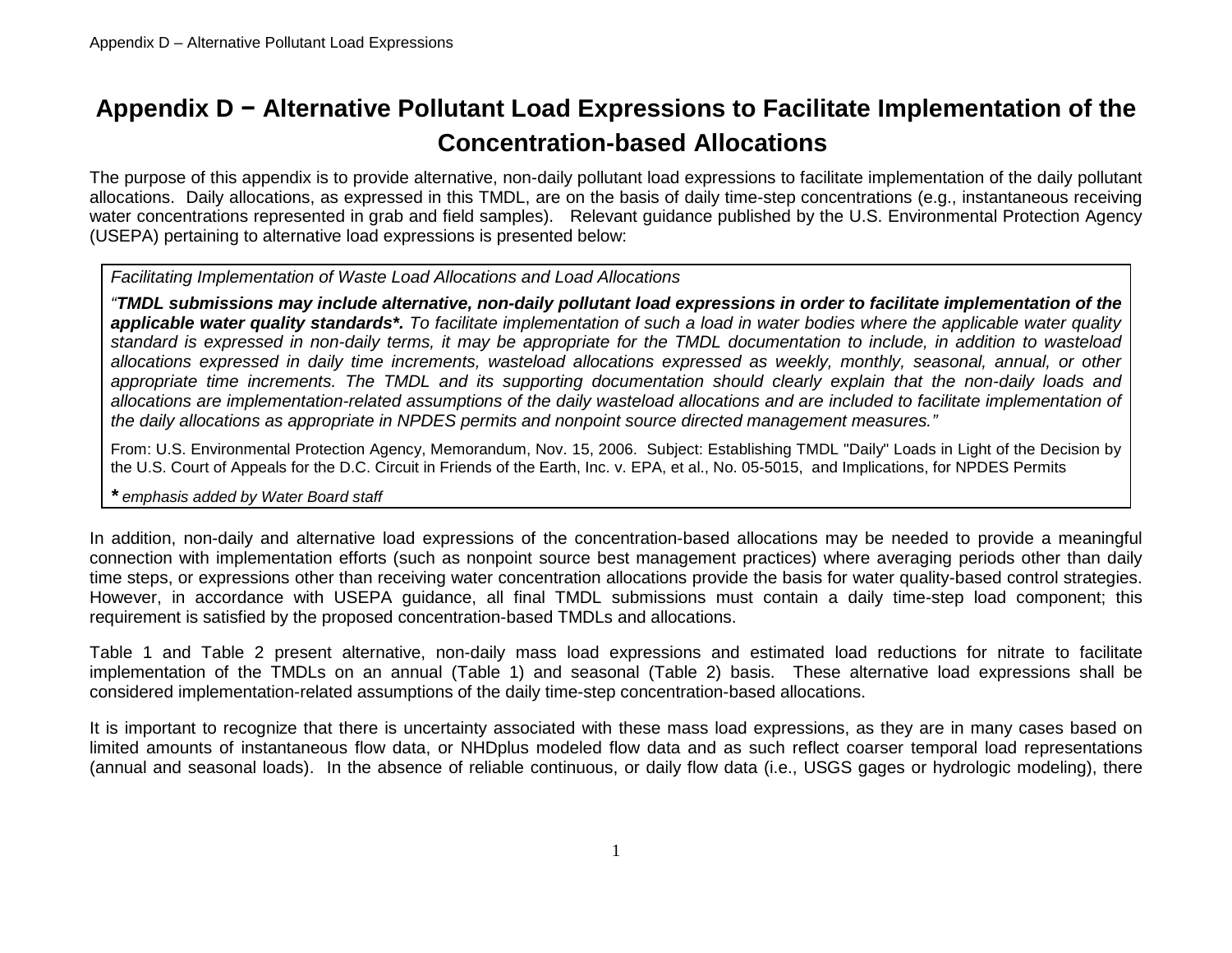<span id="page-1-2"></span><span id="page-1-1"></span>could be a high degree of error associated with estimated daily flows from limited amounts of instantaneous flows<sup>[1](#page-1-1)</sup>. According to USEPA, the potential for error is particularly pronounced in arid areas, areas with few USGS gages, and areas where flows are highly modified by human activities (e.g., impoundments, regulated flows, and irrigation return flows)<sup>[2](#page-1-2)</sup>. Therefore, as noted previously, this TMDL and associated load allocation are based on instantaneous concentration-based loads – this satisfies the USEPA guidance to incorporate a daily time-step load. In addition, concentration is generally a more direct linkage to the protection of aquatic habitat, than annual or seasonal mass loads.

As more flow data, or better flow estimates become available in the future, these alternative, non-daily load expressions may be revised during reconsideration of the TMDL, scheduled for ten years after adoption.

| Stream Reach and associated Monitoring Site       | Estimated<br>Mean<br>Annual<br>Flow (cfs) A | Mean<br>Annual<br>Conc.<br>(mg/L) | Mean<br>Annual<br>Existing<br>Load<br>(lbs.) | Mean<br>Annual<br>Loading<br>Capacity<br>(lbs.) | Estimated<br>Load<br>Reduction<br>Necessary<br>(lbs.) | Percent<br>Reduction<br>Goal <sup>P</sup> | Nitrate as N Numeric Target<br><b>Used for Calculating Loading</b><br>Capacity (mg/L) and<br><b>Reduction Goal</b>          |
|---------------------------------------------------|---------------------------------------------|-----------------------------------|----------------------------------------------|-------------------------------------------------|-------------------------------------------------------|-------------------------------------------|-----------------------------------------------------------------------------------------------------------------------------|
| Carnadero Creek at private property access 305CAR | 14.04                                       | 8.78                              | 242,032                                      | 220,533                                         | 21,499                                                | 9%                                        | Wet season biostimulation<br>$target = 8$                                                                                   |
| Casserly Creek at Paulsen CA2                     | 0.88                                        | 5.03                              | 8,724                                        | 17,338                                          | $\mathbf 0$                                           | 0%                                        | MUN standard $= 10$<br>Anti-degradation<br>requirements<br>apply – maintain existing<br>Water quality                       |
| Corralitos Creek at Freedom CORAA-21              | 16.9                                        | 5.31                              | 167,280                                      | 252,033                                         | $\Omega$                                              | 0%                                        | Wet season biostimulation<br>$target = 8$<br>Anti-degradation<br>requirements<br>apply – maintain existing<br>Water quality |
| Coward Creek at Carlton Rd CW                     | 0.17                                        | 20.4                              | 6,826                                        | 3,358                                           | 3,468                                                 | 51%                                       | MUN standard $=$ 10                                                                                                         |

<span id="page-1-0"></span>Table 1. Alternative, non-daily load expressions and estimated load reductions to facilitate implementation of allocations.

<sup>2</sup> *Ibid.*

 $\overline{a}$ 

 $1$  U.S. Environmental Protection Agency, 2007. Options for Expression Daily Loads in TMDLs. June 22, 2007.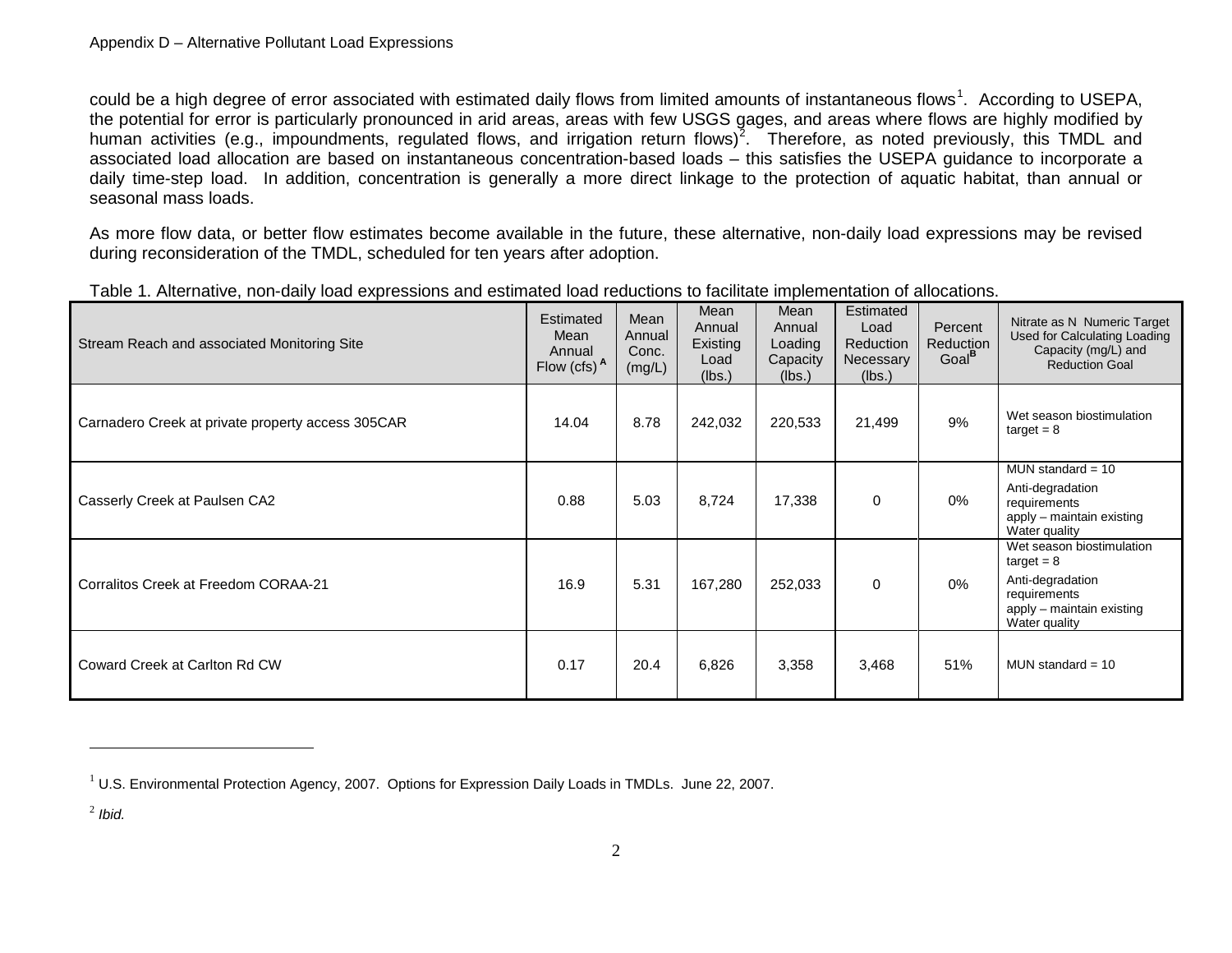| Stream Reach and associated Monitoring Site       | Estimated<br>Mean<br>Annual<br>Flow $(cfs)^A$ | Mean<br>Annual<br>Conc.<br>(mg/L) | Mean<br>Annual<br>Existing<br>Load<br>(lbs.) | Mean<br>Annual<br>Loading<br>Capacity<br>(Ibs.) | Estimated<br>Load<br>Reduction<br>Necessary<br>(lbs.) | Percent<br>Reduction<br>Goal <sup>B</sup> | Nitrate as N Numeric Target<br>Used for Calculating Loading<br>Capacity (mg/L) and<br><b>Reduction Goal</b>                                      |
|---------------------------------------------------|-----------------------------------------------|-----------------------------------|----------------------------------------------|-------------------------------------------------|-------------------------------------------------------|-------------------------------------------|--------------------------------------------------------------------------------------------------------------------------------------------------|
| Furlong Creek at Fraiser Lake Rd 305FUF           | 0.43                                          | 34.13                             | 28,908                                       | 6,789                                           | 22,119                                                | 77%                                       | Wet season biostimulation<br>Target = $8$                                                                                                        |
| Green Valley Creek at Green Valley Road GV        | 0.27                                          | 3.84                              | 2,044                                        | 4,271                                           | $\mathbf 0$                                           | 0%                                        | MUN standard = $10$<br>Anti-degradation<br>requirements<br>apply - maintain existing<br>Water quality                                            |
| Green Valley Creek Tributary at Casserly Road GVT | 0.40                                          | 21.48                             | 16,900                                       | 7,884                                           | 9,016                                                 | 53%                                       | MUN standard = $10$                                                                                                                              |
| Harkins Slough at Harkins Slough Rd 305HAR        | 2.09                                          | 3.18                              | 12,702                                       | 32,923                                          | 0                                                     | 0%                                        | Wet season biostimulation<br>Target, total nitrogen as $N = 8$<br>Anti-degradation<br>requirements<br>apply - maintain existing<br>Water quality |
| Hughes Creek at Casserly Road HC                  | 0.07                                          | 0.95                              | 146                                          | 1,387                                           | $\Omega$                                              | 0%                                        | MUN standard = $10$<br>Anti-degradation<br>requirements<br>apply - maintain existing<br>Water quality                                            |
| Llagas Creek at Bloomfield Avenue 305LLA          | 11.94                                         | 11.27                             | 249,405                                      | 177,062                                         | 72,343                                                | 29%                                       | Wet season biostimulation<br>$target = 8$                                                                                                        |
| Llagas Creek at Southside 305LUC                  | 8.84                                          | 17.8                              | 309,812                                      | 139,248                                         | 170,564                                               | 55%                                       | Wet season biostimulation<br>$target = 8$                                                                                                        |
| Pacheco Creek at San Felipe Rd 305PAC             | 12.70                                         | 1.68                              | 42,012                                       | 250,062                                         | 0                                                     | 0%                                        | MUN standard $= 10$<br>Anti-degradation<br>requirements<br>apply - maintain existing<br>Water quality                                            |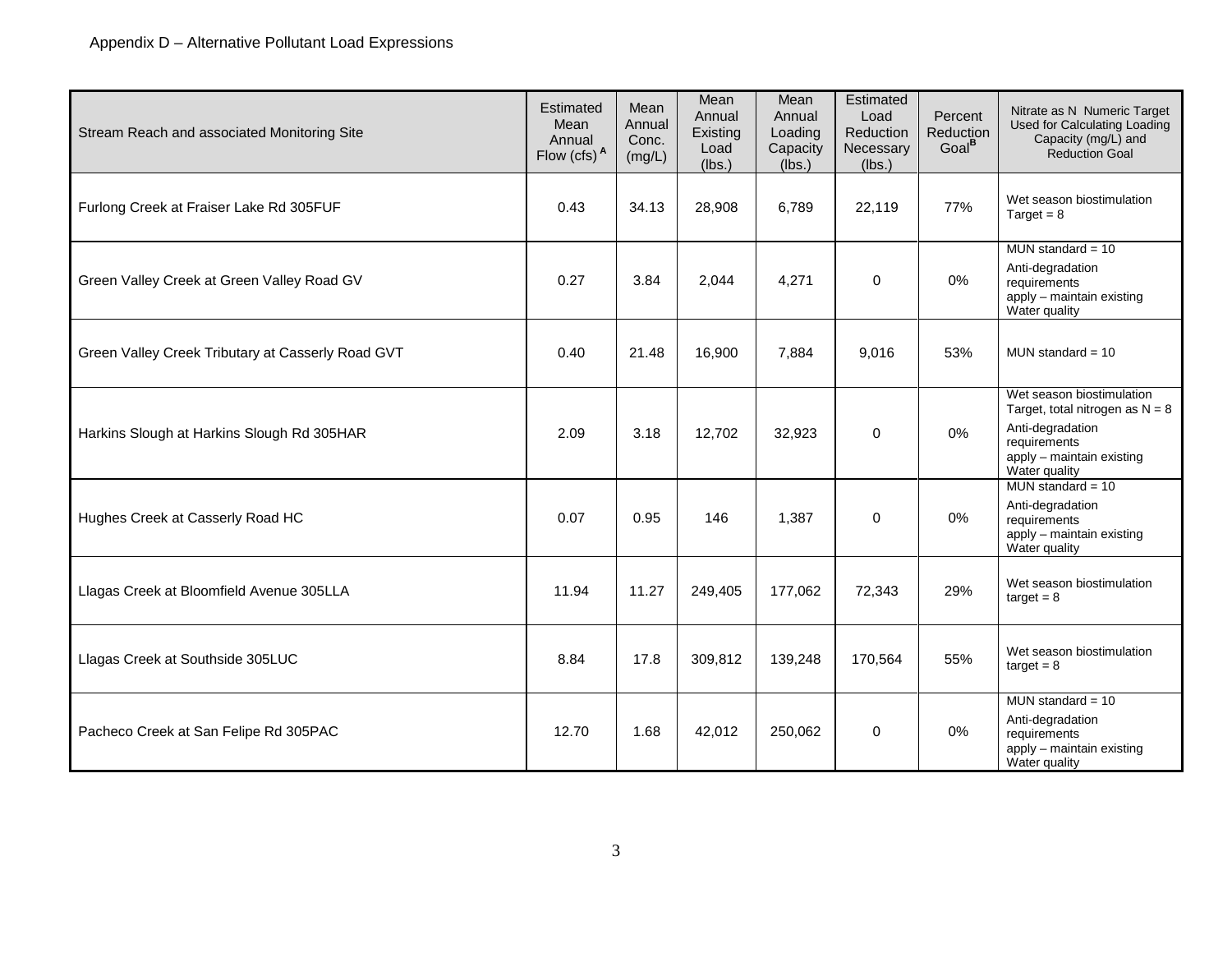| Stream Reach and associated Monitoring Site                                                                                                                                              | Estimated<br>Mean<br>Annual<br>Flow $(cfs)^A$ | Mean<br>Annual<br>Conc.<br>(mg/L) | Mean<br>Annual<br>Existing<br>Load<br>(lbs.) | Mean<br>Annual<br>Loading<br>Capacity<br>(lbs.) | Estimated<br>Load<br>Reduction<br>Necessary<br>(lbs.) | Percent<br><b>Reduction</b><br>Goal <sup>B</sup> | Nitrate as N Numeric Target<br>Used for Calculating Loading<br>Capacity (mg/L) and<br><b>Reduction Goal</b>                 |  |
|------------------------------------------------------------------------------------------------------------------------------------------------------------------------------------------|-----------------------------------------------|-----------------------------------|----------------------------------------------|-------------------------------------------------|-------------------------------------------------------|--------------------------------------------------|-----------------------------------------------------------------------------------------------------------------------------|--|
| Pajaro River at Thurwatcher Rd. 305THU                                                                                                                                                   | 109.59                                        | 5.01                              | 1,081,057                                    | 1,726,268                                       | $\mathbf 0$                                           | 0%                                               | Wet season biostimulation<br>$target = 8$<br>Anti-degradation<br>requirements<br>apply - maintain existing<br>Water quality |  |
| Pajaro River at Chittenden 305CHI                                                                                                                                                        | 173.1                                         | 8.27                              | 2,818,686                                    | 2,726,661                                       | 92,025                                                | 3%                                               | Wet season biostimulation<br>$target = 8$                                                                                   |  |
| Salsipuedes Creek at Hwy 129 downstream of Corralitos Creek<br>305COR                                                                                                                    | 8.54                                          | 3.54                              | 59,532                                       | 134,539                                         | $\mathbf 0$                                           | 0%                                               | Wet season biostimulation<br>$target = 8$<br>Anti-degradation<br>requirements<br>apply - maintain existing<br>Water quality |  |
| San Benito at Y Rd 305SAN                                                                                                                                                                | 38.60                                         | 1.46                              | 110,960                                      | 760,040                                         | 0                                                     | 0%                                               | MUN standard = $10$<br>Anti-degradation<br>requirements<br>apply - maintain existing<br>Water quality                       |  |
| San Juan Creek at Anzar 305SJN                                                                                                                                                           | 1.06                                          | 29.13                             | 60,809                                       | 16,681                                          | 44,128                                                | 73%                                              | Wet season biostimulation<br>$target = 8$                                                                                   |  |
| Tequisquita Slough at Shore Rd 305TES                                                                                                                                                    | 4.23                                          | 5.57                              | 46,392                                       | 66,613                                          | 0                                                     | 0%                                               | Wet season biostimulation<br>$target = 8$<br>Anti-degradation<br>requirements<br>apply - maintain existing<br>Water quality |  |
| Tres Pinos Creek at Southside Rd. (305TRE)                                                                                                                                               | 18.2                                          | 0.42                              | 15,038                                       | 358,357                                         | 0                                                     | 0%                                               | MUN standard = $10$<br>Anti-degradation<br>requirements<br>apply - maintain existing<br>Water quality                       |  |
| Watsonville Slough upstream Harkins Slough 305WSA                                                                                                                                        | 4.46                                          | 10.77                             | 94,572                                       | 70,263                                          | 24,309                                                | 26%                                              | Wet season biostimulation<br>Target, total nitrogen as $N = 8$                                                              |  |
| See TMDL report Section 3.4 - Hydrology for source information on flow estimates.<br>B Percent reduction goals are for informational purposes only, and should not be viewed as the TMDL |                                               |                                   |                                              |                                                 |                                                       |                                                  |                                                                                                                             |  |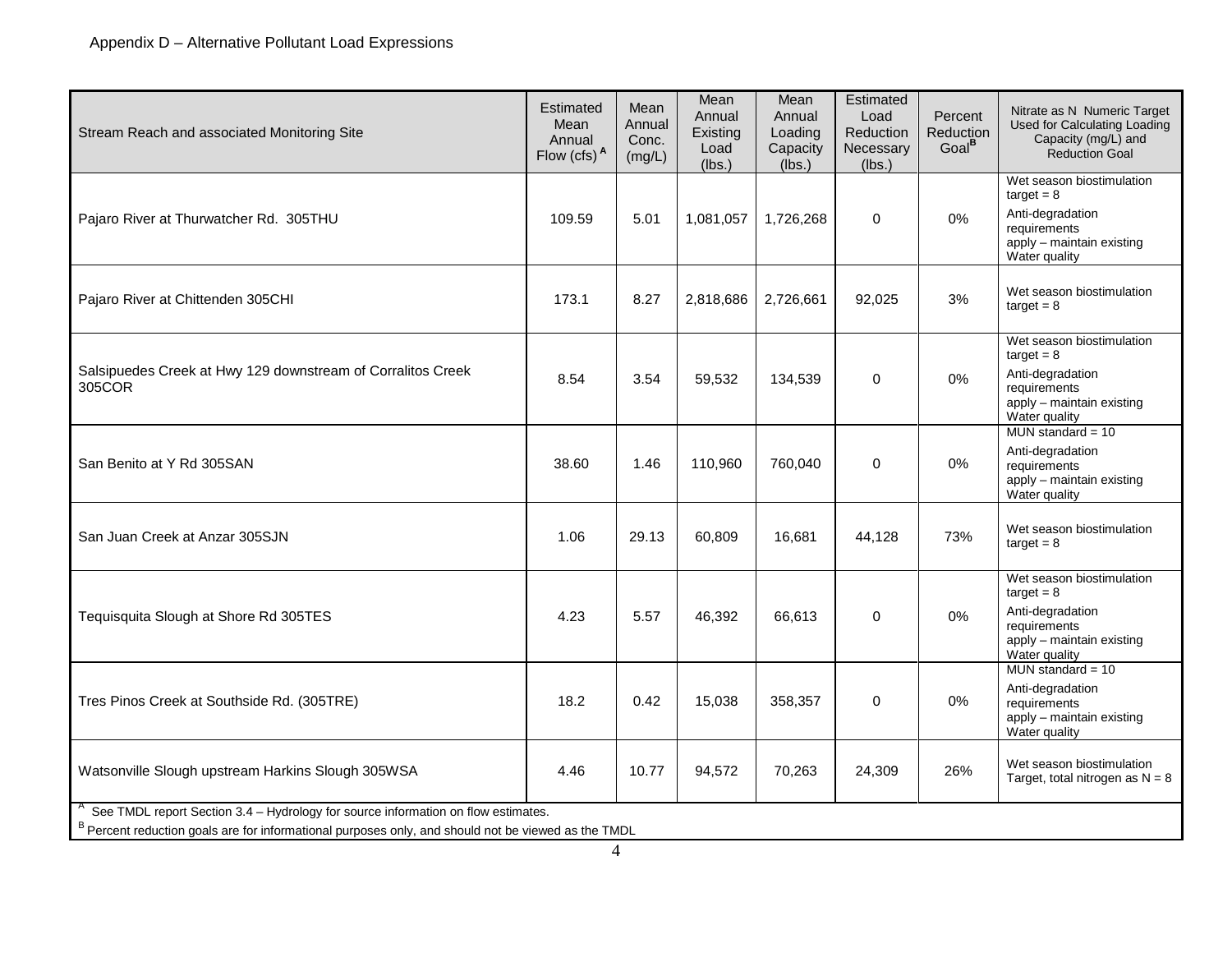<span id="page-4-0"></span>Table 2. Alternative, non-daily (dry season – May. 1 to Oct. 31) load expressions and estimated dry season load reductions to facilitate implementation of allocations.

| Stream Reach and associated Monitoring Site         | <b>Estimated Mean</b><br>Dry Season Flow<br>$(cfs)$ <sup>A</sup> | Mean Dry<br>Season<br>Conc. (mg/L) | Mean Dry<br>Season<br>Existing<br>Load (lbs.) | Mean Drv<br>Season<br>Loading<br>Capacity<br>(lbs.) | Estimated<br>Load<br>Reduction<br>Necessary<br>(lbs.) | Percent<br><b>Reduction</b><br>Goal <sup>B</sup> | Nitrate as N<br><b>Biostimulation Numeric</b><br><b>Target Used for Calculating</b><br>the Loading Capacity (mg/L)<br>and Reduction Goal |
|-----------------------------------------------------|------------------------------------------------------------------|------------------------------------|-----------------------------------------------|-----------------------------------------------------|-------------------------------------------------------|--------------------------------------------------|------------------------------------------------------------------------------------------------------------------------------------------|
| Carnadero Creek at private property access (305CAR) | 1.79                                                             | 13.59                              | 23,949                                        | 3,176                                               | 20,773                                                | 97%                                              | dry season nitrate as N<br>biostimulation water quality<br>$target = 1.8$                                                                |
| Carnadero Creek at Highway 25 (site 305CAN)         | 6.51                                                             | 14.17                              | 90.817                                        | 11,534                                              | 79,283                                                | 87%                                              | dry season nitrate as N<br>biostimulation water quality<br>$target = 1.8$                                                                |
| Corralitos Creek at Brown Valley Road (CO-BVR)      | 6.81                                                             | 0.13                               | 876                                           | 12,063                                              | $\Omega$                                              | 0%                                               | dry season nitrate as N<br>biostimulation water quality<br>$target = 1.8$                                                                |
| Furlong Creek at Fraiser Lake Rd (305FUF)           | 1.1                                                              | 32.67                              | 35,387                                        | 1,953                                               | 33,434                                                | 94%                                              | dry season nitrate as N<br>biostimulation water quality<br>$target = 1.8$                                                                |
| Llagas Creek at Bloomfield Avenue (305LLA)          | 2.2                                                              | 13.01                              | 28,178                                        | 3,906                                               | 24,272                                                | 86%                                              | dry season nitrate as N<br>biostimulation water quality<br>$target = 1.8$                                                                |
| Llagas Creek at Southside (305LUC)                  | 5.08                                                             | 17.27                              | 86,377                                        | 8,997                                               | 77,380                                                | 90%                                              | dry season nitrate as N<br>biostimulation water quality<br>$target = 1.8$                                                                |
| Llagas Creek at Monterey (305MON)                   | 14.09                                                            | 0.2                                | 2,774                                         | 24,966                                              | 0                                                     | 0%                                               | dry season nitrate as N<br>biostimulation water quality<br>$target = 1.8$                                                                |
| Millers Canal at Frazier Lake Rd (305FRA)           | 6.72                                                             | 1.5                                | 9,928                                         | 7,282                                               | 2,646                                                 | 27%                                              | dry season total nitrogen as<br>N biostimulation water<br>quality target = $1.1$                                                         |
| Pacheco Creek at San Felipe Road (305PAC)           | 5.83                                                             |                                    |                                               | <b>Not</b><br>applicable                            | $\Omega$                                              | 0%                                               | Biostimulation water quality<br>targets do not apply.<br>Anti-degradation<br>requirements apply -<br>maintain existing water<br>quality. |
| Pajaro River at Porter (305PJP)                     | 22.83                                                            | 7,58                               | 170,364                                       | 87,655                                              | 82,709                                                | 49%                                              | dry season nitrate as N<br>biostimulation water quality<br>$target = 3.9$                                                                |
| Pajaro River at Chittenden Gap (305CHI)             | 24.2                                                             | 9.90                               | 235,863                                       | 92,911                                              | 142,952                                               | 61%                                              | dry season nitrate as N<br>biostimulation water quality<br>$target = 3.9$                                                                |
| Pajaro River at Betabel Rd (305PAJ)                 | 28.45                                                            | 9.98                               | 377.775                                       | 147,624                                             | 230,151                                               | 61%                                              | dry season nitrate as N<br>biostimulation water quality<br>$target = 3.9$                                                                |